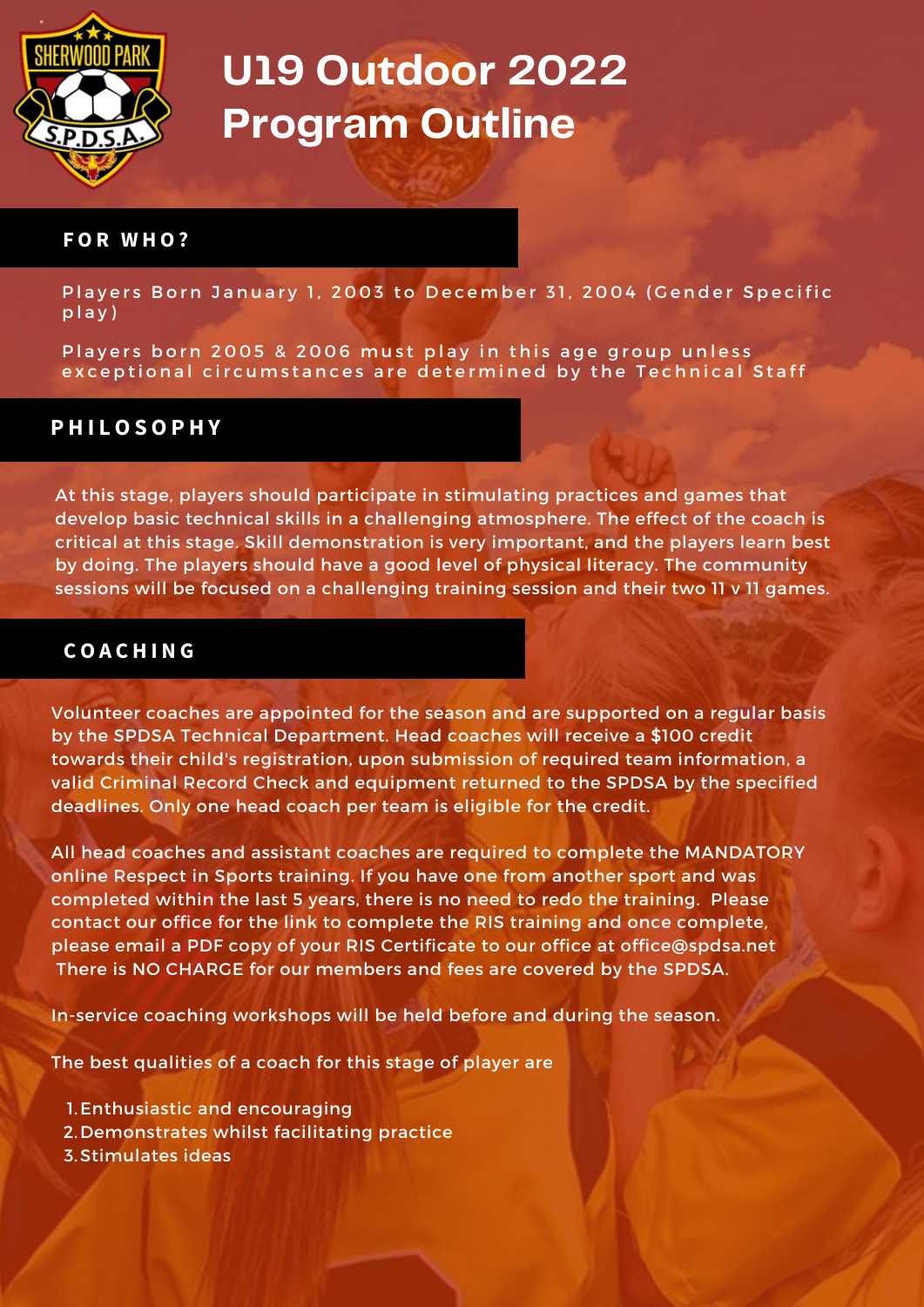

## **O F F I C A L S C A R D S**

Only registered team officials and players are allowed on the field, benching area, change rooms or in the hallways. Parents not volunteering, will be able to enjoy the games from the stands only. All team officials from U11 to U19 are required to have an SPDSA ID Card. Cards are valid for a maximum of 3 years and are the responsibility of the card holder. A \$20 fee will be charged for replacement of lost cards. Coaches/Managers without a card will not be allowed on the field or benching area during games. Please ensure you contact the SPDSA office, Monday - Friday, 9:00am - 5:00pm about ID Cards. For teams playing in EMSA either an EMSA card or SPDSA card is required. There is no grace period for ID cards.

## **P L A Y E R S C A R D**

All Players from U11 to U19 are required to have an SPDSA ID Card. Starting Outdoor 2022, player cards will be electronic, so all members will need to upload a current photo to the player's registration profile. Photo must only be a head and shoulders shot with no hats or sunglasses. For teams playing in EMSA either an EMSA or SPDSA card is required to play. There is no grace period for ID cards.

## **P R O G R A M S T R U C T U R E**

Practices are at team discretion and the coach may ask for a small cash call to cover field rentals. Each practice should address individual ball mastery as well as individual and small group decisions when attacking and defending. Session plans can be provided to coaches upon request. Assistance at some practices and games during the season is available through the SPDSA technical department upon request of the coach.

2 game per week. 11v11 (10v10 plus goalkeepers)

#### **Game management**

- 1. Scores and Standings are kept at the U13 19 level with teams eligible for Provincial Competition.
- 2. Equal playing time for all players.
- 3. All players will have the opportunity to a variety of positions. Let the players experience different positions and the different challenges that these positions create.
- Warm Up all players with a ball, moving, ball mastery. 4.
- 5. Manage the amount of coaching during the game. "Let them play". Encourage creativity. Don't punish mistakes. Don't referee. Encourage both teams play.
- 6. Promote soccer that is free flowing, is coach-guided but not coach directed, and demands that all players on the field, regardless of their specified position, participate in defending and attacking.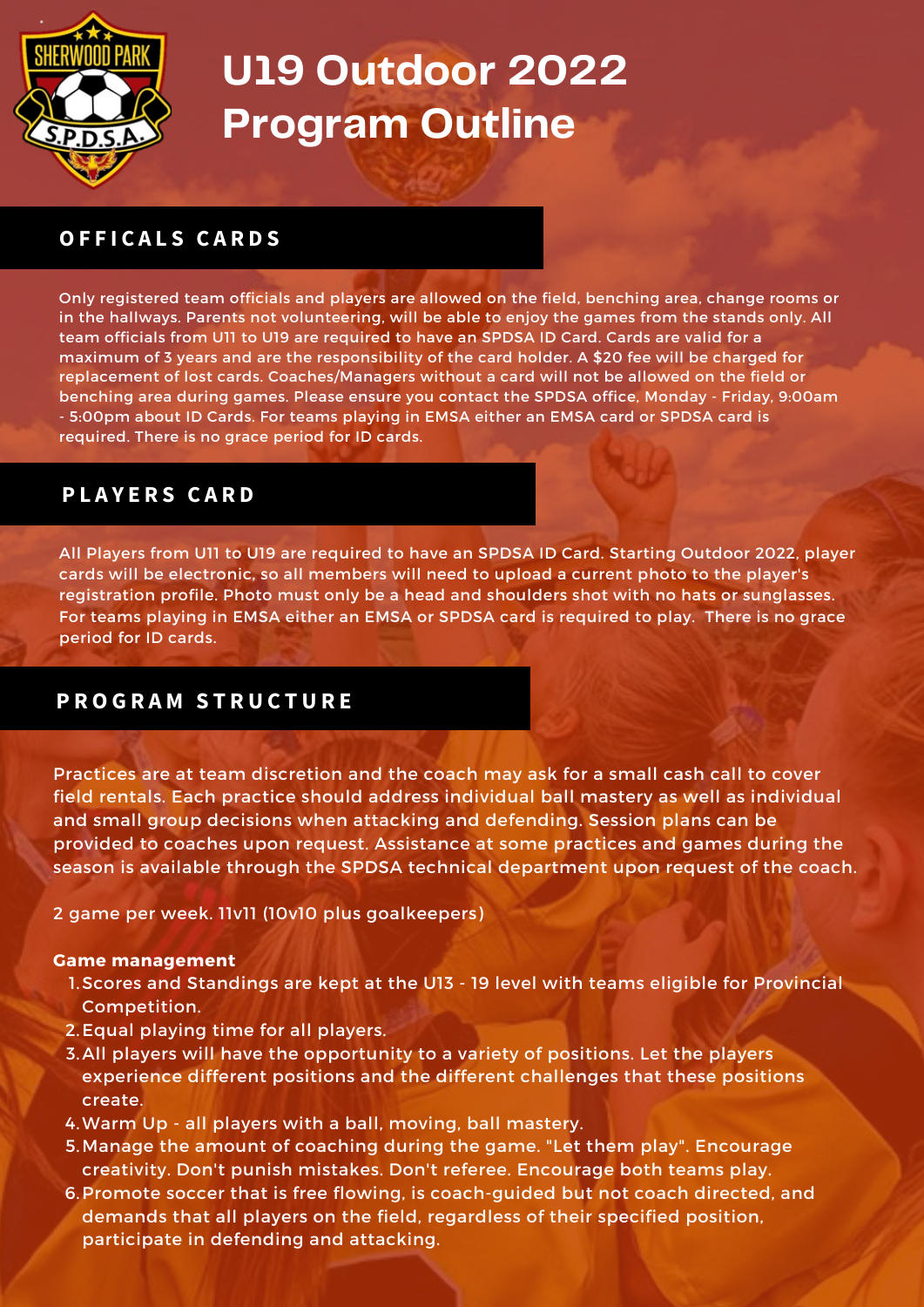

## **P R O G R A M S T R U C T U R E C O N T D**

The SPDSA is committed to providing a fair and equally balanced recreational league for all participants. Each year we get an increasing number of requests for player placements due to various reasons. This has put an enormous number of tasks on our volunteers and staff—some of these requests imbalance teams and some lopsided scores in games, which does not help anyone. The Community League is for development, fun and competition, but to have fun and have games, we need teams, and if players experience unpleasant conditions, they do not want to come back.

To achieve balanced teams, we have implemented the following team formation guidelines.

### **F R I E N D R E Q U E S T S**

- We do not allow full or partial teams to register.
- One reciprocal friend request per player may be submitted upon registration.
	- While we do our best to accommodate player requests, they are not guaranteed. The top priority at the start of the season is to create balanced teams for each age group. Requests that prevent this from being achieved will not be accommodated.
	- $\circ$  If more than one friend is requested, only the first name listed will be considered.
	- o Players cannot request coaches. No exceptions.
- Volunteer coaches will have their own child on their team.
- We cannot switch children to a different team once formed due to the many moving parts and many special requests.
- Two coaches wishing to coach together will be permitted. However, no friend requests will be honoured, and the co-coach request will be considered the player request.
- Friend Requests submitted after the Regular Registration deadline will not be honoured.

## **C O M M I T M E N T L E V E L**

The community program does not entail the same level of commitment as our Phoenix program; however, players that sign-up are expected to participate in most games and practices. Team rosters are sized to maximize playing time; as a result, non-attendance will have an impact on the whole team.